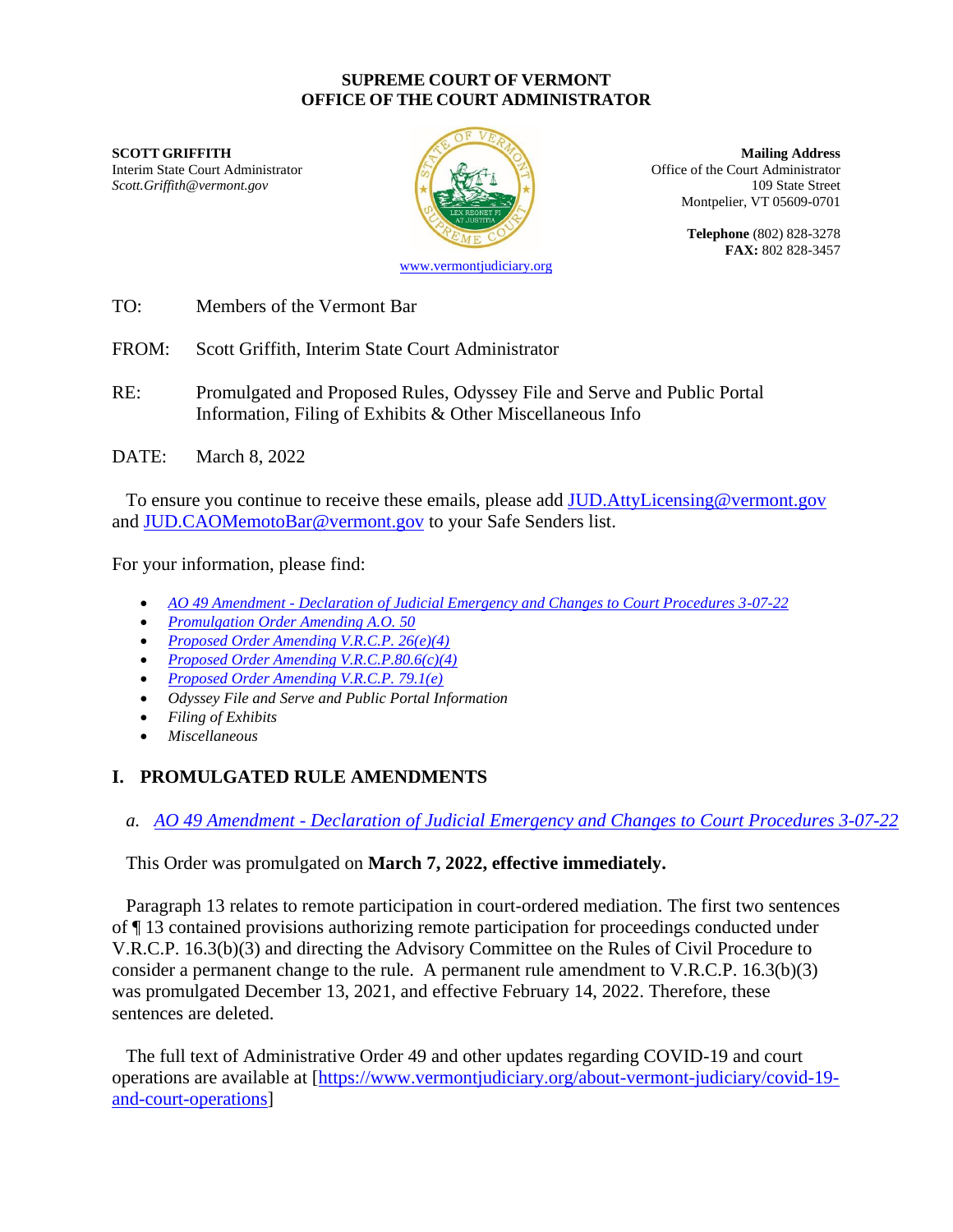*b. [Promulgation Order Amending A.O. 50](https://www.vermontjudiciary.org/sites/default/files/documents/PROMULGATED%20AO%2050%20amendment--STAMPED.pdf)* 

### This Order was promulgated on **March 7, 2022, effective April 1, 2022.**

Administrative Order No. 50, originally promulgated in August 2020, created a pilot project to serve defendants more efficiently in cases where the Office of Child Support (OCS) is providing services under federal law. The pilot project began in Windham and Windsor Units, was extended to Caledonia and Orange Units in August 2021, and is now extended to Orleans Unit.

## **II. PROPOSED RULE AMENDMENTS (NOTE: THE FOLLOWING AMENDMENTS HAVE BEEN PROPOSED AND HAVE NOT BEEN APPROVED BY THE SUPREME COURT.)**

### *a. [Proposed Order Amending V.R.C.P. 26\(e\)\(4\)](https://www.vermontjudiciary.org/sites/default/files/documents/PROPOSEDVRCP26%28e%29%284%29--FOR%20COMMENT.pdf)*

The proposed amendment to Rule 26(e) conforms the Vermont rule to the federal rule in two respects. The first relates to supplementation of expert disclosures and expert depositions. The proposed rule requires supplementation of disclosure of information provided about expert witnesses or by expert witnesses when deposed. The second proposed change is a clarification. As originally drafted, the federal and state rules on supplementation referred to supplementing a response that was correct when initially made. The Vermont rule now follows the federal rule by deleting "thereafter acquired" from the first sentence of the rule. This proposed change eliminates any interpretation of the rule that the duty to correct or supplement does not arise if information available to the disclosing party at the time of the initial disclosure rendered the initial disclosure incomplete or inaccurate.

Comments on this proposed amendment should be sent by **May 9, 2022**, to Allan Keyes, Esq., Chair of the Advisory Committee on the Rules of Civil Procedure, at the following address:

> Allan Keyes, Esq., Chair Advisory Committee on the Rules of Civil Procedure [ark@rsclaw.com](mailto:ark@rsclaw.com)

### *b. [Proposed Order Amending V.R.C.P.80.6\(c\)\(4\)](https://www.vermontjudiciary.org/sites/default/files/documents/PROPOSEDVRCP80.6%28c%29%284%29--FOR%20COMMENT.pdf)*

The proposed amendment to Rule  $80.6(c)(4)$  replaces a statutory reference to 24 V.S.A. § 1977(a) rather than to 24 V.S.A. § 1979(c) because Rule 80.6(c)(4) provides for the issuance of municipal complaints rather than their hearing. Thus,  $\S 1977(a)$  is the appropriate statutory reference.

Comments on this proposed amendment should be sent by **May 9, 2022**, to Allan Keyes, Esq., Chair of the Advisory Committee on the Rules of Civil Procedure, at the following address:

> Allan Keyes, Esq., Chair Advisory Committee on the Rules of Civil Procedure [ark@rsclaw.com](mailto:ark@rsclaw.com)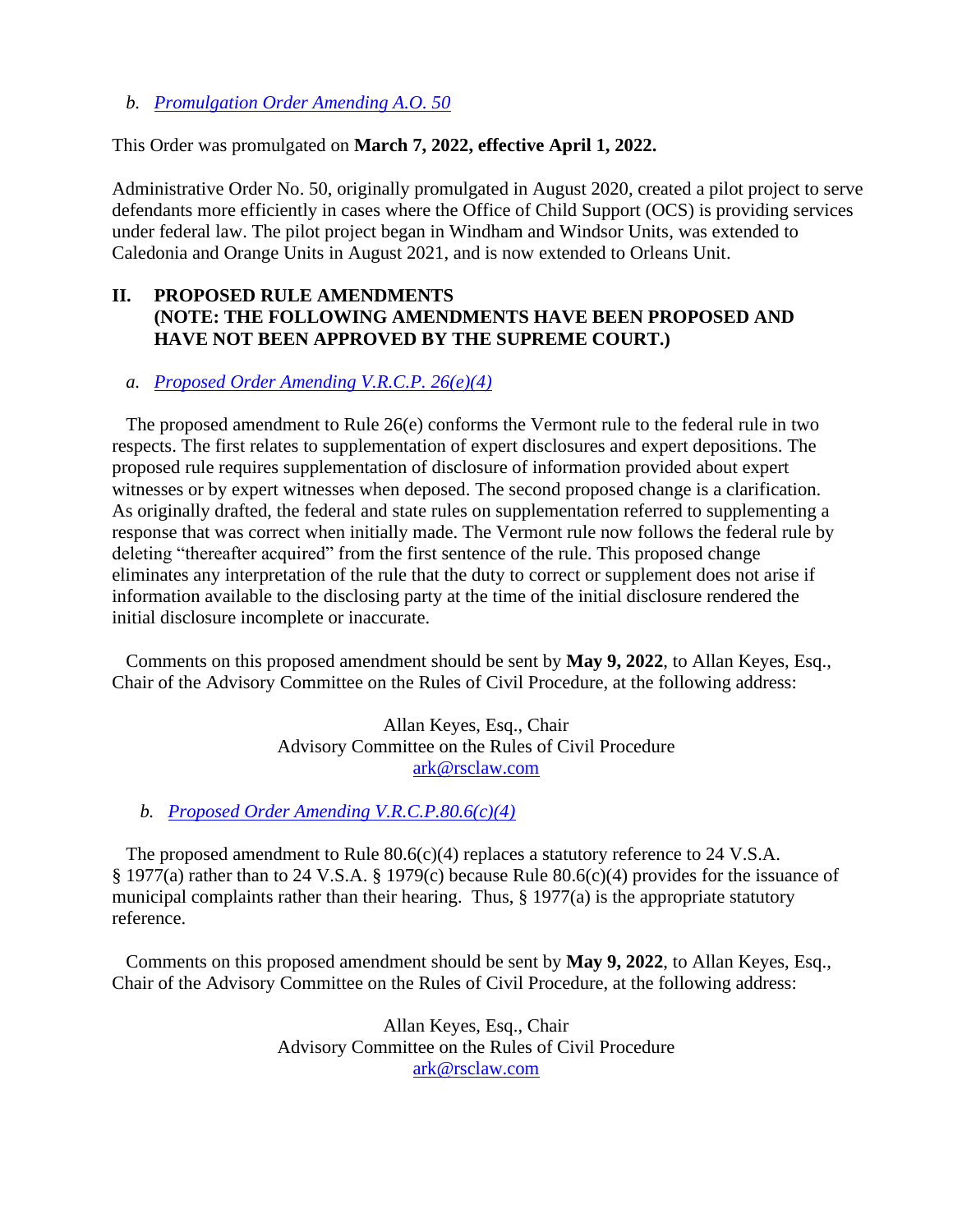## *c. [Proposed Order Amending V.R.C.P. 79.1\(e\)](https://www.vermontjudiciary.org/sites/default/files/documents/PROPOSEDVRCP79.1%28e%29--FOR%20COMMENT.pdf)*

The proposed amendment to Rule 79.1(e) makes clear that admission pro hac vice is a matter of course on motion supported by the pro hac vice licensing card issued by the Court Administrator pursuant to A.O. 41, § 16. The card is issued on payment of fee and on the basis of the applicant's certification that the applicant is not suspended or disbarred in any jurisdiction and is in good standing and admitted to practice in the applicant's licensing state. The licensing card should be sufficient to let the court where the case is pending know that the applicant is in good standing and not subject to any discipline. The court retains control over the conduct of the out-of-state attorney and of the sponsoring attorney whose signature is on the motion and may revoke the admission for good cause.

Comments on this proposed amendment should be sent by **May 9, 2022**, to Allan Keyes, Esq., Chair of the Advisory Committee on the Rules of Civil Procedure, at the following address:

> Allan Keyes, Esq., Chair Advisory Committee on the Rules of Civil Procedure [ark@rsclaw.com](mailto:ark@rsclaw.com)

### **III. ODYSSEY FILE & SERVE AND PUBLIC PORTAL INFORMATION**

All Superior Courts, including the Environmental Division, the Judicial Bureau, and the Supreme Court are using Odyssey and accepting electronic filings through Odyssey File & Serve. Please use the following links to access Odyssey electronic filing and portal systems and for more information.

#### **Reminders for OFS Users:**

**1) PDFs must be "flattened" prior to efiling through Odyssey File & Serve** With the increased use in electronic signature tools, it is important for OFS filers to remember that all PDFs must be flattened prior to filing in OFS. In order to eFile a formfillable PDF or a PDF that has been electronically signed, you must first save them as a flat file. Otherwise, the filing will fail and you will need to refile.

Follow the steps below to "flatten" a completed PDF:

1. Open the completed PDF. 2. Right click on document and select Print. NOTE: if document opens in Adobe, Select File and select Print. 3. Select the PDF printer. (The Adobe PDF printer is installed automatically with Adobe Acrobat. Numerous free PDF printer drivers are available for download from the Internet.) 4. Select OK. 5. Specify location to save the printed, "flattened" version of the form. 6. Select Save

**2)** Attorneys must select the party they represent as the "person responsible for fees" in the Fee section of the filing process. Additionally, when the attorney represents more than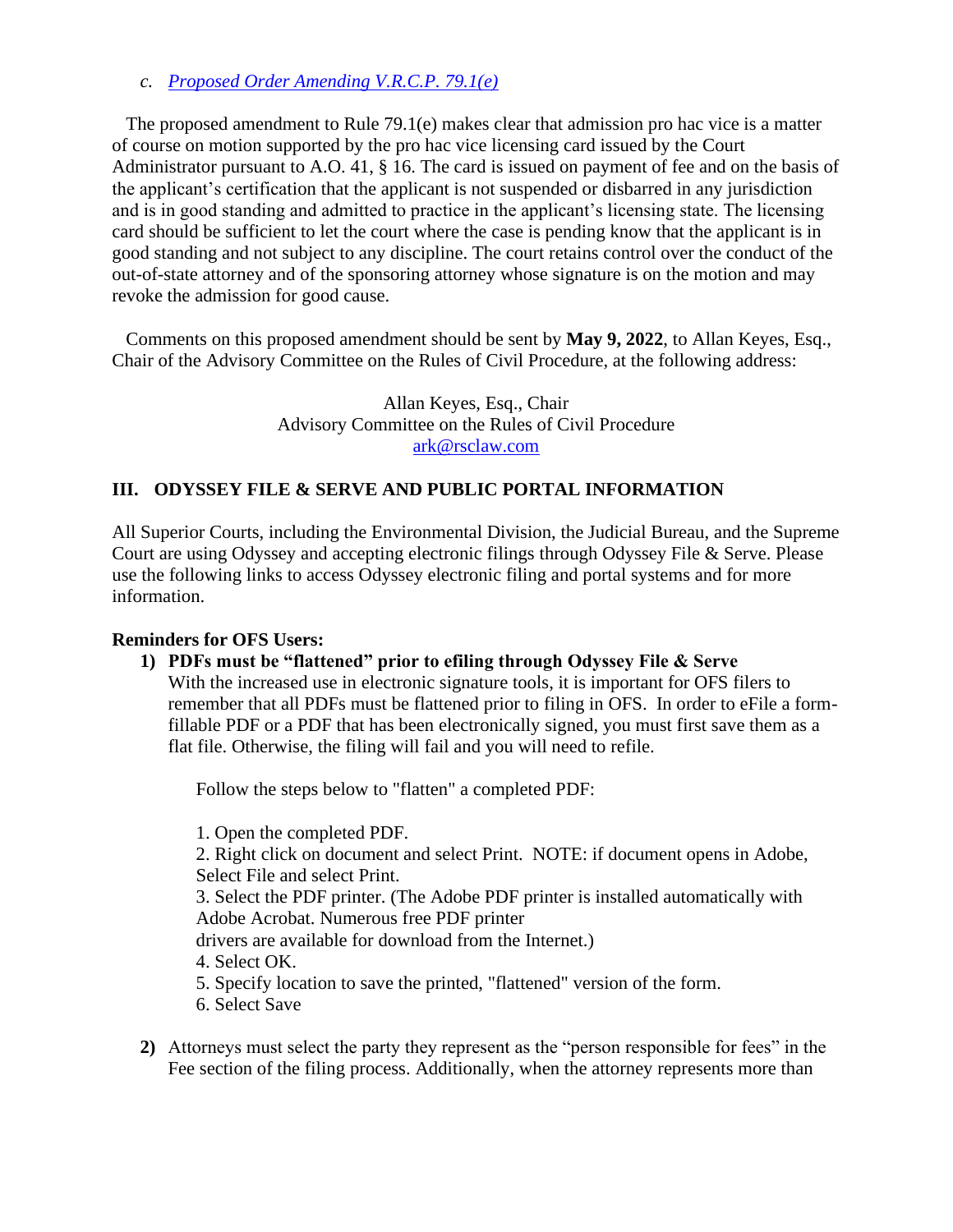one party, attorneys should continue to select the same party as the "person responsible for fees"; otherwise, the attorney will incur an additional efiling use fee.

**Odyssey File & Serve.** Odyssey File & Serve (OFS) is the platform through which you electronically file with the courts. To access OFS, please visit <https://vermont.tylerhost.net/ofsweb>

You can access user guides through the "User Guides" link in the "Self Help" window. You can also access docket-specific user guides and a new Frequently Asked Questions on the judiciary's website at [www.vermontjudiciary.org/efiling](https://www.vermontjudiciary.org/about-vermont-judiciary/electronic-access/electronic-filing)

For technical support regarding Odyssey File & Serve, please contact Tyler Technologies at 800- 297-5377 or [efiling.support@tylertech.com](mailto:efiling.support@tylertech.com)

If you have procedural questions about OFS, please email the judiciary at [JUD.EFileSupport@vermont.gov](mailto:JUD.EFileSupport@vermont.gov)

**Odyssey Public Portal**. The Odyssey Public Portal allows you to view your case files. To access the portal, please visit<https://publicportal.courts.vt.gov/Portal/> Before you can view your case files, you must first register in the portal and then request elevated access. The Public Portal User Guide contains instructions on how to register and request elevated access. You can read the user guide on our website at<https://www.vermontjudiciary.org/about-vermont-judiciary/public-portal>

For technical support regarding the Public Portal, please contact the Vermont Judiciary's HelpDesk at [Jud.helpdesk@vermont.gov](mailto:Jud.helpdesk@vermont.gov) When emailing, please write "**Public Portal**" in the subject line.

# **IV. FILING OF EXHIBITS**

Per the 2020 Vermont Rules for Electronic Filing, all electronically filed documents (including exhibit lists and exhibits) must be submitted in PDF format. It is recommended that the exhibit list be filed in Odyssey File & Serve (OFS) as a "Lead Document" and that any PDF exhibits be filed as attachments to that exhibit list.

Multimedia files that cannot be converted to PDF format should be submitted by nonelectronic means on a CD, DVD, or USB flash drive (aka thumb drive) and can be mailed or delivered to the court. It is recommended that filers indicate this on the exhibit list being filed in OFS. Please note that while the courts are equipped to view common multimedia formats (such as .mp3, .mp4, .mpeg, .mov, .wmv files), the filer will have to provide compatible player software if an exhibit is in a proprietary multimedia format.

Finally, please remember that regardless of how an exhibit is filed, it is the filer's responsibility during a hearing to present the exhibits. During remote hearings, this means the filer must either assure that all witnesses have been provided with the marked exhibits in advance and have them available to view; or be able to share his or her screen to allow all participants to view the exhibit. If the exhibit is a video or audio file, the litigant must be prepared to play it during the hearing.